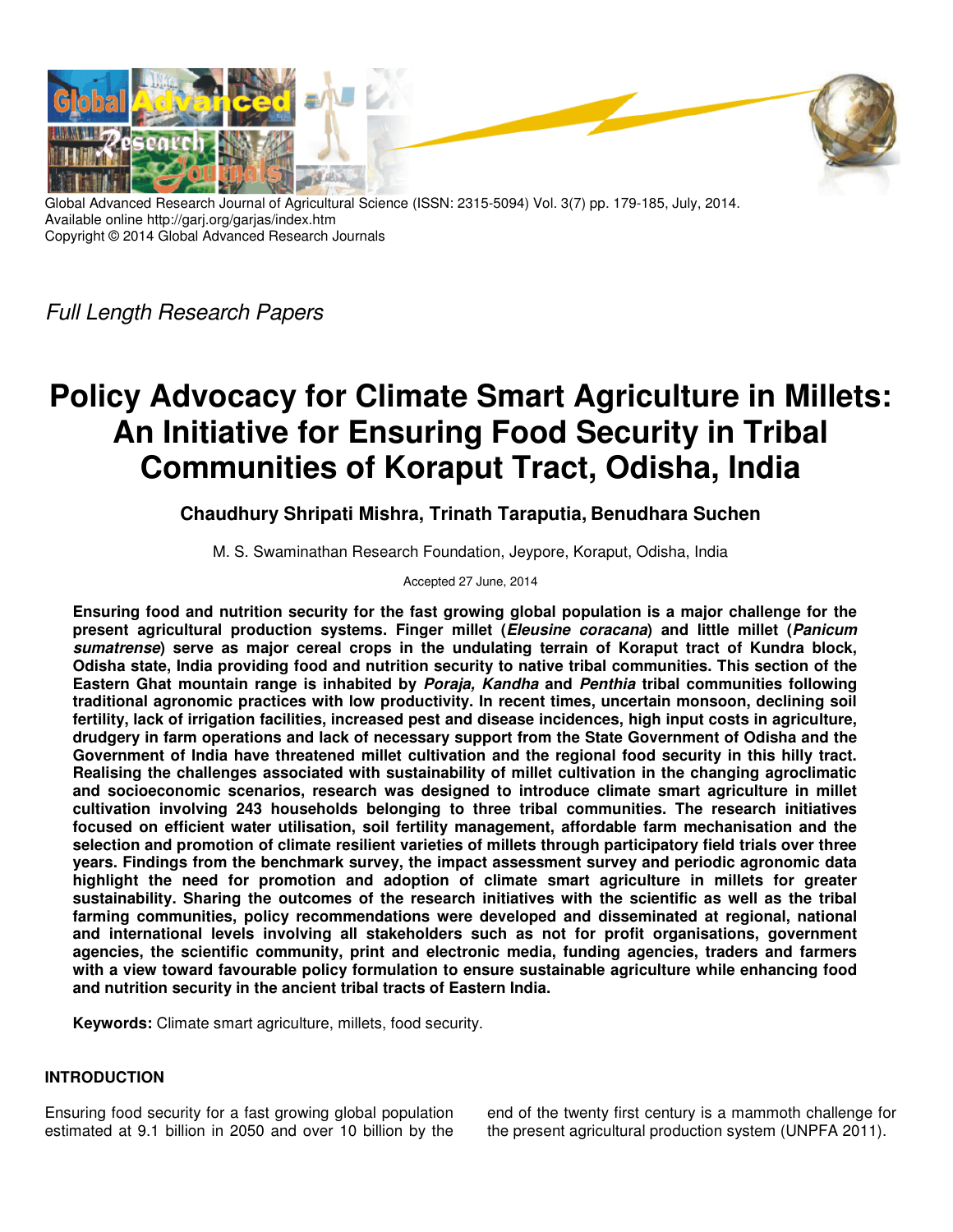Shrinking average farm size in India and financial constraints for higher investment in agriculture due to 80% farm families belonging to small and marginal farmer categories further heighten the challenge (NCF 2006). For securing food and nutrition security for sizable population, productivity enhancement may provide a vital solution. This involves the adoption of scientific agronomic practices and technologies which promise an augmentation of the productive capacity of traditional agricultural systems. Agronomic practices such as the liberal use of inorganic pesticides and fertilisers during the twentieth century enhanced productivity significantly but undesirable environmental degradation accompanied by increased operational costs in agriculture raised concerns about economic feasibility and sustainability (IAASTD 2009, FAO 2010). About 75% of the adversely affected households belong to rural communities of developing economies whose livelihood is directly or indirectly dependent on agriculture and allied activities (FAO 2009). Unsustainable farming leads to environmental pollution and threatens the livelihood of millions of small farm holders. Strengthening agricultural production systems for greater sustainability and higher economic returns is a vital process for increasing income and food and nutrition security in developing countries (Ravallion & Chen, 2007). Climate smart agriculture attempts to restore environmental depletion while enhancing productivity in a sustainable manner. This involves increase in food production through the adoption of sustainable land management (SLM) technologies, restoration of soil fertility (IFAD 2011), enhancement of the resilience of food crops to counter climate risks (FAO 2010b) and avoidance of further depletion of water resources and soil (World Bank 2006). The hilly tract of the Eastern Ghat mountain range in Koraput district of Odisha state, India possesses rich agrobiodiversity. The native tribal population belonging to Poraja, Kandha and Penthia communities follow traditional agronomic practices. Finger millet (Eleusine coracana) and little millet (Panicum sumatrense) are widely cultivated cereal crops in this mountainous tract and contribute significantly towards food and nutrition security of tribal communities. Improper soil fertility management, imbalanced use of inorganic fertilizers, diminishing organic carbon content in soil, cultivation of less climate resilient varieties of millets, unscientific agronomic practices, absence of crop rotation and crop intensification under rainfed agroclimatic conditions limited the productivity of nutritious millets in this undulating terrain. Limited access to scientific knowledge and information on improved agronomic practices posed major obstacles to improve

food security in these tribal communities. Although overall millet production accounted for 15% of the total food grain

\*Corresponding Author's Email: csmishra2009@gmail.com

production in India in 2009-2010, it suffered from negative growth during the period 1980 to 2012 due to the lack of technological innovation, shifts to more profitable crops and the discontinuation of agriculture in comparatively dry areas leaving the land fallow (Swaminathan and Bhavani 2013). The area under finger millet and other small millets cultivation in Odisha state has significantly reduced from 336000 and 362000 hectares in 1980 to 169000 and 17000 hectares in 2012 respectively (Government of Odisha, 2012). Similarly the cultivation of finger millet, the most widely cultivated millet in the mountainous terrain of the Eastern Ghat mountain range, has been threatened by a sharp decline in the land area under finger millet farming in Koraput district from 144480 hectares in 1980 to 74280 hectare in 2008 (Government of Odisha, 2008). Irregular monsoons with irrigation facility available in only 9.24% agricultural land under millet cultivation in Koraput district (Government of Odisha, 2008) further limited millet farming and highlighted the need for the introduction of climatesmart agricultural systems in this rainfed hilly tract for greater agricultural sustainability to counter endemic hunger and hidden hunger.

## **Objectives**

The present study attempts to assess the impact of adoption of climate smart agricultural practices in millet cultivation on sustainability of agriculture and productivity in the Koraput tract. This research is based on the findings in this region over a period of three years from 2011 to 2013. An effort is made to develop suitable policy recommendations for promotion of climate smart agriculture in millet cultivation on consultation with the farming community and the social and agricultural scientists. This endeavour is aimed at drawing attention of policy makers at different tiers of governance by disseminating the research outcomes through print and electronic media, national and international conferences and policy meets for inclusion and modification of policies towards promotion of sustainable millet cultivation.

## **MATERIALS AND METHODS**

The study was conducted in six villages of Kundra block in Koraput district, Odisha state. It involved 243 households belonging to the Penthia, Kandha and Poraja tribes in the villages of Kaudiaguda, Bhadraguda, Heruguda, Pipalguda, Narakenduguda and Chendiajhilligaon. A benchmark survey was carried out in the same 243 households using a scheduled questionnaire in 2010 to record traditional agronomic practices and socioeconomic status.

Based on the findings from the benchmark survey, detailed research initiatives were designed in consultation with agricultural and social scientists and the native farming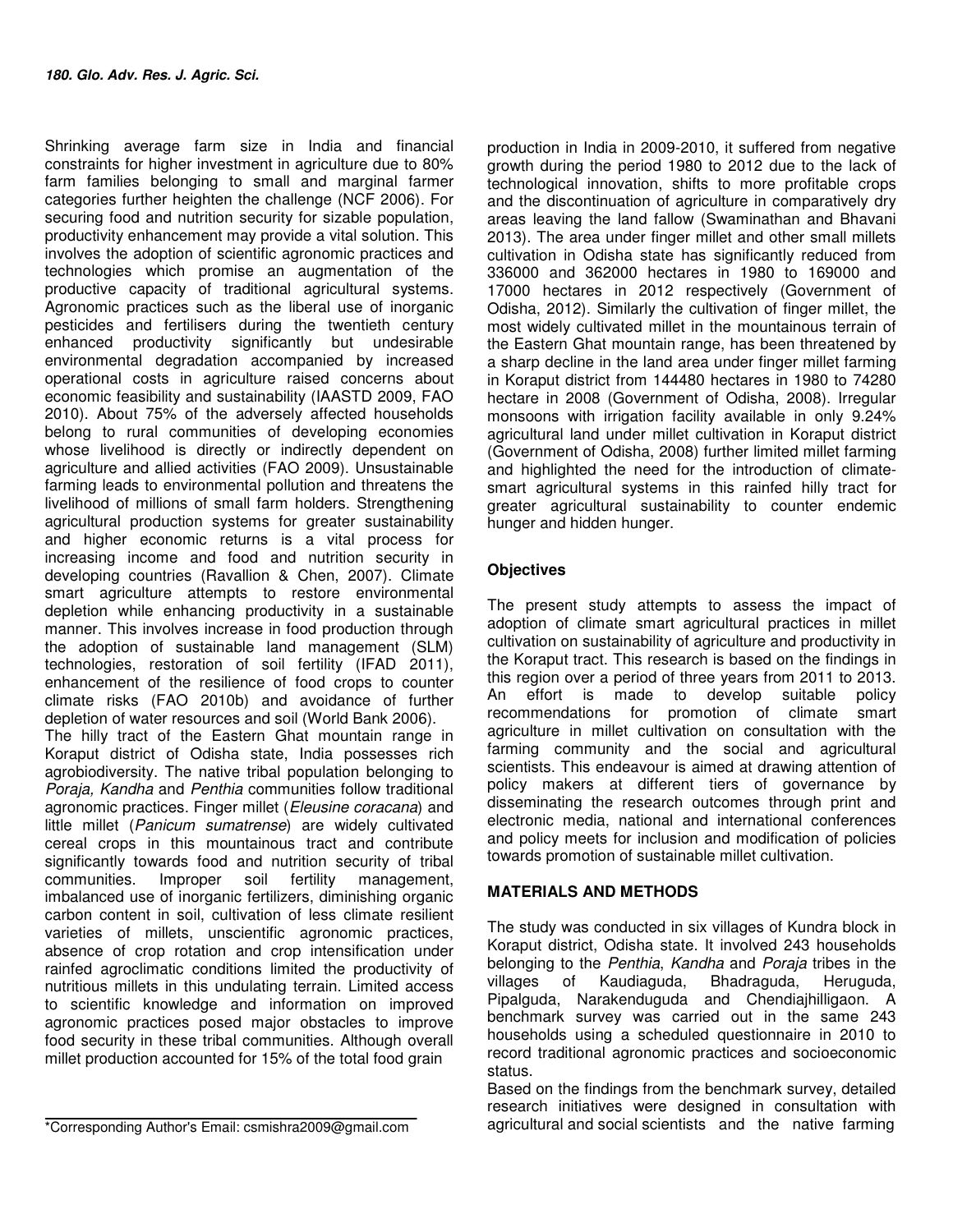community. For impact assessment, a structured questionnaire was used in 2013. The effect of the research initiatives was examined using both qualitative and quantitative data and the findings were shared with scientific community and male and female farmers belonging to the tribal communities associated with the study. The study on the application of vermicompost was carried out with thirty farmers practising organic finger millet farming. The effect of improved agronomic practices was studied with sixty five men and women farmers carrying out millet cultivation under rainfed agricultural system for consecutive three years. The total experimental agricultural land area for millet cultivation was 14 hectares with half of the land under improved agronomic practices and the other half under traditional farming practice. Taking into consideration the research outcomes, key policy recommendations were outlined in participatory mode with the communities and were communicated to the regional and district level government departments and planning agencies, the print and the electronic media and other stakeholders for policy advocacy on climate smart agriculture in millet cultivation to promote sustainable agriculture with food and nutritional security in less developed tribal communities.

Capacity building for the tribal communities within the research initiatives was organised in order to conduct the participatory field trials effectively. Training programmes on the organisation of farmers clubs, soil health management, nursery development, quality seed production, vermin composting and integrated disease and pest management were organised to cover all households under study.

In Participatory Variety Selection trials, a score card was developed by male and female farmers taking into account twelve attributes for each variety namely plant appearance, plant height, crop duration, pest and disease incidence, shape of the panicle, size of the panicle, grain size, grain taste, grain colour, shattering of grains at the time of harvest, market value and relevance for preparation of traditional recipes. The evaluation of the overall performance of each variety was based on crop duration, pest and disease incidence, plant height, plant canopy, lodging susceptibility, number of tillers per plant, length and shape of the panicle, grain yield per panicle, number of fingers per panicle, number of irregularly shaped fingers per plot, grain weight, straw weight and performance under aberrant monsoon. Agronomic data were collected from field trials in two different villages for consecutive three years. Combining the observations of the scientists and the farming community, the ranking of each variety was determined. The land area for each variety under PVS field trial was 5 meter x 5 meter with three replications receiving the same treatment. In total, 5 finger millet landraces (traditional varieties), 9 improved varieties of finger millet, 3 improved varieties of little millet and one little millet landrace were considered for the participatory variety selection. These varieties were planted in farmers' fields following randomized block design (RBD) in two villages.

## **RESULTS AND DISCUSSION**

## **Demonstration of Climate Smart Agricultural practices in participatory mode**

1. Identification of climate resilient millet varieties through Participatory Variety Selection (PVS) Trials.

The objective of the participatory research by agronomists and farmers is to facilitate the selection of most suitable millet varieties for higher productivity and climate resilience taking into consideration scientific observations, culinary properties, regional preferences and other agronomic attributes relevant for the local agro-climatic conditions. The results showed precise correlation between the ranking of varieties based on visual selection and grain yield. While the visual scoring identified GPU 67 and GPU 45 as the best two varieties, the yield based selection data showed that GPU 67 and GPU 48 are the best two in that order. Among the local landraces of finger millet, Telengamandia received the highest score whereas Dasaramandia emerged as the best based on visual scoring. These varieties were found to be most climate resilient due to their hardiness, resistance to moisture stress, disease and pest incidence, aberrant monsoons and adaptation to regional agro-ecological conditions on the Eastern Ghat Mountain Range.

#### 2. Soil fertility management

The soil sample analysis from sixty five agricultural land sites under millet cultivation revealed low organic carbon content in soil. Low nitrogen content and high acidity of the soil highlighted the need for adoption of sustainable soil fertility management practices. High acidity makes the soil deficient in nutrients such as magnesium, calcium, phosphorus, nitrate-nitrogen, molybdenum and boron (Smith and Doran 1996). To enhance organic carbon content, application of vermicompost was promoted at the dose rate of 2 tonnes/hectare. Vermicomposting is a process of composting in which preferably non-burrowing species of earthworms and microorganisms are employed to hasten the process of conversion of organic waste to an enriched organic fertilizer with high microbial activity, plant nutrients and growth regulators. The buffering action of vermicompost further helps in managing the soil pH balance promoting the assimilation of nutrients from the soil by plants. Field studies have established the fact that the plant uptake of nitrogen, phosphorus and potassium increases significantly when inorganic fertilizer is applied in combination with vermicompost (Jadhav et al. 1997). The species of earthworm used for vermicomposting in the study was Eudrilus eugenae. The average pH of vermicompost was found to be 6.8±0.2. After three consecutive years of vermicompost application, the soil sample analysis from thirty sites under organic millet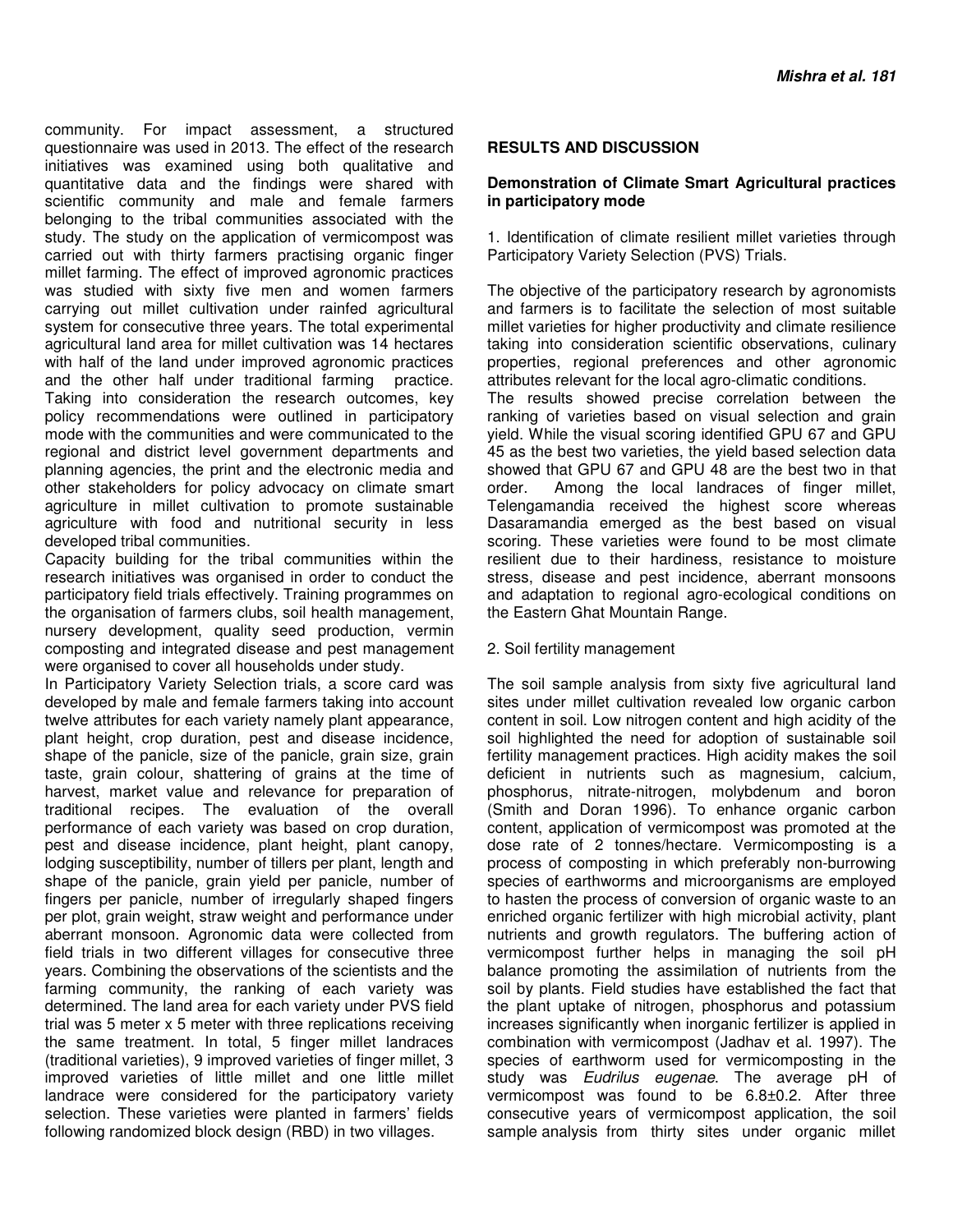

**Figure 1.** Score card for selection of finger millet and little millet varieties by farmers in two PVS trials in 2012. GPU 67, GPU 45 and GPU 28 were selected as the three most suitable finger millet varieties.

 **Table 1.** Result of PVS ranking of finger millet and little millet varieties in Kundra block in 2011, 2012 and 2013

| Variety         | Rank<br>in<br>2011 | Rank<br>in.<br>2012 | Rank<br>in<br>2013 | Overall<br>rank | Desirable Traits                                                                         |
|-----------------|--------------------|---------------------|--------------------|-----------------|------------------------------------------------------------------------------------------|
| GPU-67          |                    | Ш                   | Ι.                 |                 | Good panicle shape, medium duration, no grain shattering.                                |
| <b>GPU-45</b>   | H                  |                     | $\mathbf{H}$       | $\mathbf{H}$    | Medium duration, good panicle shape (compact grain filling),<br>bigger grain size.       |
| GPU-28          | Ш                  | $\mathbf{H}$        | Ш                  | Ш               | Long finger shaped panicles, good tillering ability, good panicle<br>shape, tall plants. |
| GPU-48          | IV                 | IV                  | V                  | IV              | Compact panicle, good tillering ability, tall plants.                                    |
| GPU-26          | v                  | v                   | VII                | v               | Medium duration, good plant type (tillering ability)                                     |
| GPU-66          | VIII               | VI                  | IV                 | VI              | Long finger shapes, bigger grain size, no grain shattering                               |
| MR <sub>6</sub> | VI                 | VIII                | VI                 | VII             | Bigger and longer panicle shape, compact grain filling, late<br>duration.                |
| L 5             | VII                | X                   | X                  | <b>VIII</b>     | Long duration, tastier, compact panicle                                                  |
| Telenga Mandia  | X                  | VII                 | VIII               | IX              | Tall plants, open panicle                                                                |
| Subhra          | XII                | IX                  | IX                 | X               | Medium duration, whitish grain colour                                                    |
| Dasara Mandia   | IX                 | XII                 | XII                | XI              | Medium duration, imparts good taste in the beverages.                                    |
| Pakudi Mandia   | XIII               | XI                  | XI                 | XII             | Late duration                                                                            |
| Sana Mandia     | XI                 | XIII                | XIII               | XIII            | Early maturing variety, good for beverage preparation.                                   |
| Bada Mandia     | XIV                | XIV                 | XII                | XIV             | Late duration.                                                                           |

 **Table 2.** Average nutrient composition of vermicompost and soil before and after vermicompost application

| Nutrient element | Vermicompost | Soil (in 2010)   | Soil (in 2013) |
|------------------|--------------|------------------|----------------|
| Organic carbon   | 12.7 $%$     | 0.45%            | $1.05\,\%$     |
| Nitrogen         | 1.24%        | 86.8 kg/ acre    | 87.1 kg/ acre  |
| Phosphorus       | 0.89%        | $21.01$ kg/ acre | 20.69 kg/ acre |
| Potassium        | $0.65 \%$    | 35.19 kg/ acre   | 37.88 kg/ acre |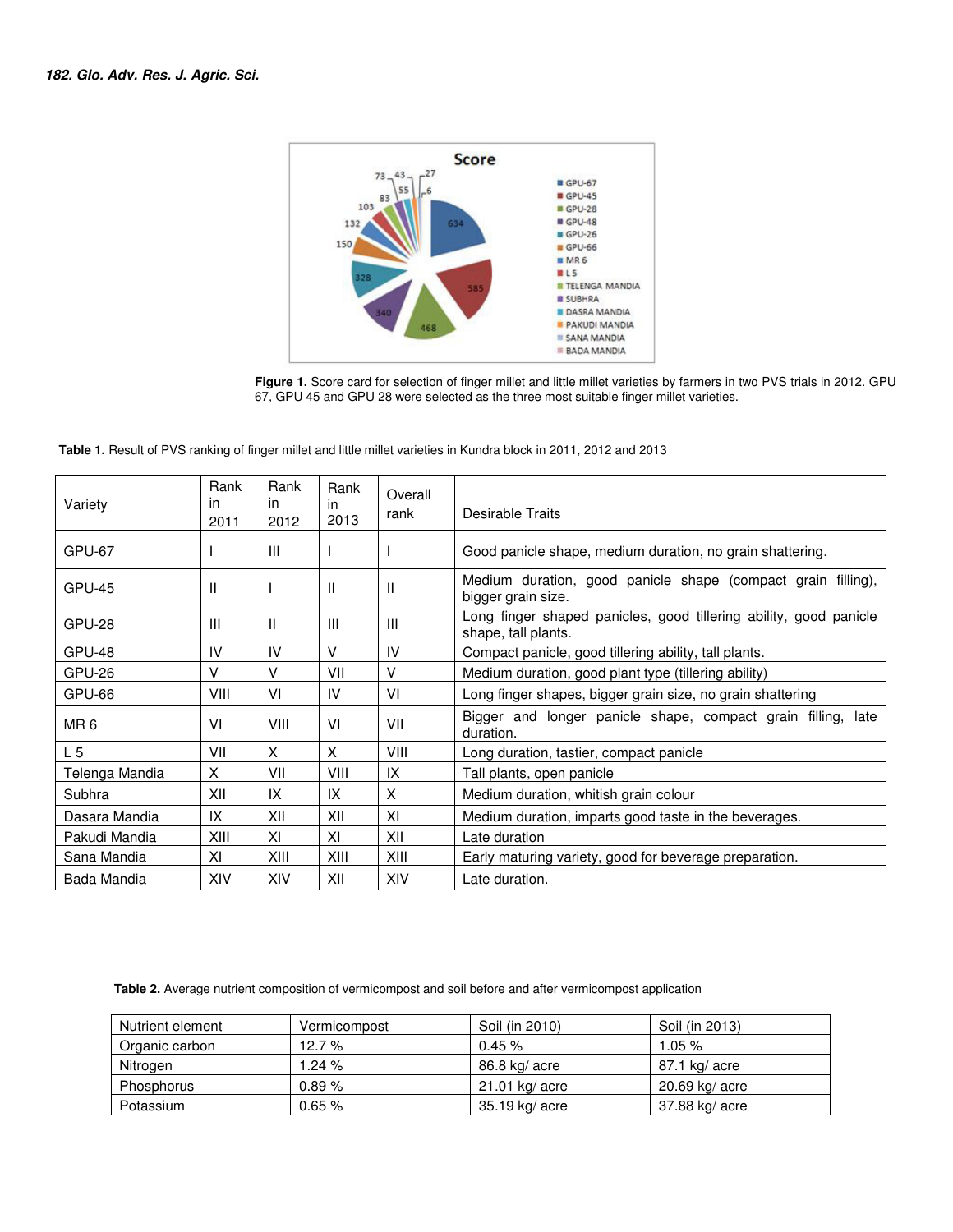**Table 3.** Microbial populations in vermicompost and compost

|                            | Actinomycetes (CFU/g) | Bacteria (CFU/g)    | Fungi (CFU/g)       |
|----------------------------|-----------------------|---------------------|---------------------|
| Vermicompost               | 1.2 $\times$ 10 $^4$  | $48 \times 10^{6}$  | $6.5 \times 10^{4}$ |
| Compost from organic waste | $0.8 \times 10^{4}$   | $39 \times 10^{6}$  | $9 \times 10^4$     |
| Soil (at 3 to 4 cm depth)  | $0.1 \times 10^{4}$   | $3.2 \times 10^{6}$ | $1.4 \times 10^{4}$ |

cultivation showed a gradual shift of the soil pH from high acidity (4.87) towards relatively neutral pH range (4.92).

The microbial population in vermicompost has been reported to be higher than that of organic waste and compost (Parmelee 1998). Samples of vermicompost and decomposed organic waste prepared by composting were analysed for microbial population. After collection of samples in sterile petri dishes, dilution plate technique was employed using a complex media using Potato Dextrose Agar, Nutrient Agar and Actinomycetes Isolation Agar-HI Media. The total population of actinomycetes, bacteria and fungi was expressed in colony forming units (CFU) per gm of sample.

Higher microbial population of bacteria and actinomycetes in vermicompost contributes towards greater breakdown of complex elements to simpler nutrients resulting in higher absorption of nutrients from soil by the plants. In addition to this initiative, awareness was created among the farmers to apply inorganic fertilizers in the soil at the recommended NPK dose rate of 40:20:20 kg/hectare in millet cultivation (TNAU 2013) taking into consideration the existing nutrient content of soil determined through periodic soil analysis. This avoided the over and under-supplementation of soil nutrients preventing the imbalance of soil pH and nutrient ratio. Thus it further reduced the cost associated with integrated nutrient management.

## 3. Crop intensification in rainfed agricultural system

Traditionally broadcast sowing is practised in case of millets resulting in uneven interplant distance. This leads to unequal nutrient availability to plants and difficulty in weeding. Line sowing with recommended inter-row and interplant distances of 22.5 cm and 10 cm respectively was introduced in finger millet and little millet cultivation (Bioversity International 2008) using multi furrow row markers. This row marker facilitated marking eight rows simultaneously maintaining an inter-row distance of 22.5 cm. Line sowing helped in introducing mechanical weeding using a kono weeder due to suitable availability of inter-row spacing. This further reduced the drudgery of farm women who are traditionally engaged in weeding operation in millet cultivation. Mechanical weeding played a vital role in bringing down the intercultural operational cost by reducing the expenditure associated with manual weeding. This research initiative also increased the soil nutrient availability to the crops by lessening the weed population

by 47% in comparison to control plots following farmers' practice in sixty five field trial sites.

Crop intensification enhanced the efficient utilisation of water in finger millet cultivation under the rainfed agricultural system by enhancing productivity by 80.6%. The average yield following improved agronomic practices was 10.69 quintals/hectare whereas finger millet farming with farmers' practice yielded on average 5.92 quintals/hectare. The cost benefit ratio for millet cultivation under field conditions in participatory mode was found to be 1:1.23 and 1:1.16 following improved agronomic practices and farmers' practice respectively.

## **Policy recommendations**

One of the major objectives of this research initiative is the development of favourable policy recommendations for greater sustainability of millet cultivation with adoption of climate smart agronomic practices and policy advocacy in different forums for effective communication with policy makers. This involved the sharing of the findings from the research initiatives with farming and scientific communities to formulate policy recommendations. These recommendations addressed four aspects of millet farming such as cultivation, consumption, commerce and conservation. These policy recommendations integrated the concept of climate smart agriculture with millet cultivation for greater sustainability.

1. Cultivation: Minimum support prices for millets can be fixed by the Government to provide an assured return to millet growers. Millet cultivation can be promoted by providing technical and physical support by the State Agriculture Universities and Agriculture Departments with focus on soil health management, integrated nutrient management, quality seed production and farm mechanisation. These promotions will enhance the productivity as well as profitability of this crop encouraging millet producers. Identification, development and promotion of climate resilient varieties of millets under specific agroclimatic conditions may be taken up by agricultural research organisations to promote suitable varieties for different terrains. Agricultural subsidies covering challenging aspects of millet cultivation can be extended to the farming community by the government to facilitate millet farming. Farm mechanisation can be encouraged by providing agricultural equipments customised for millet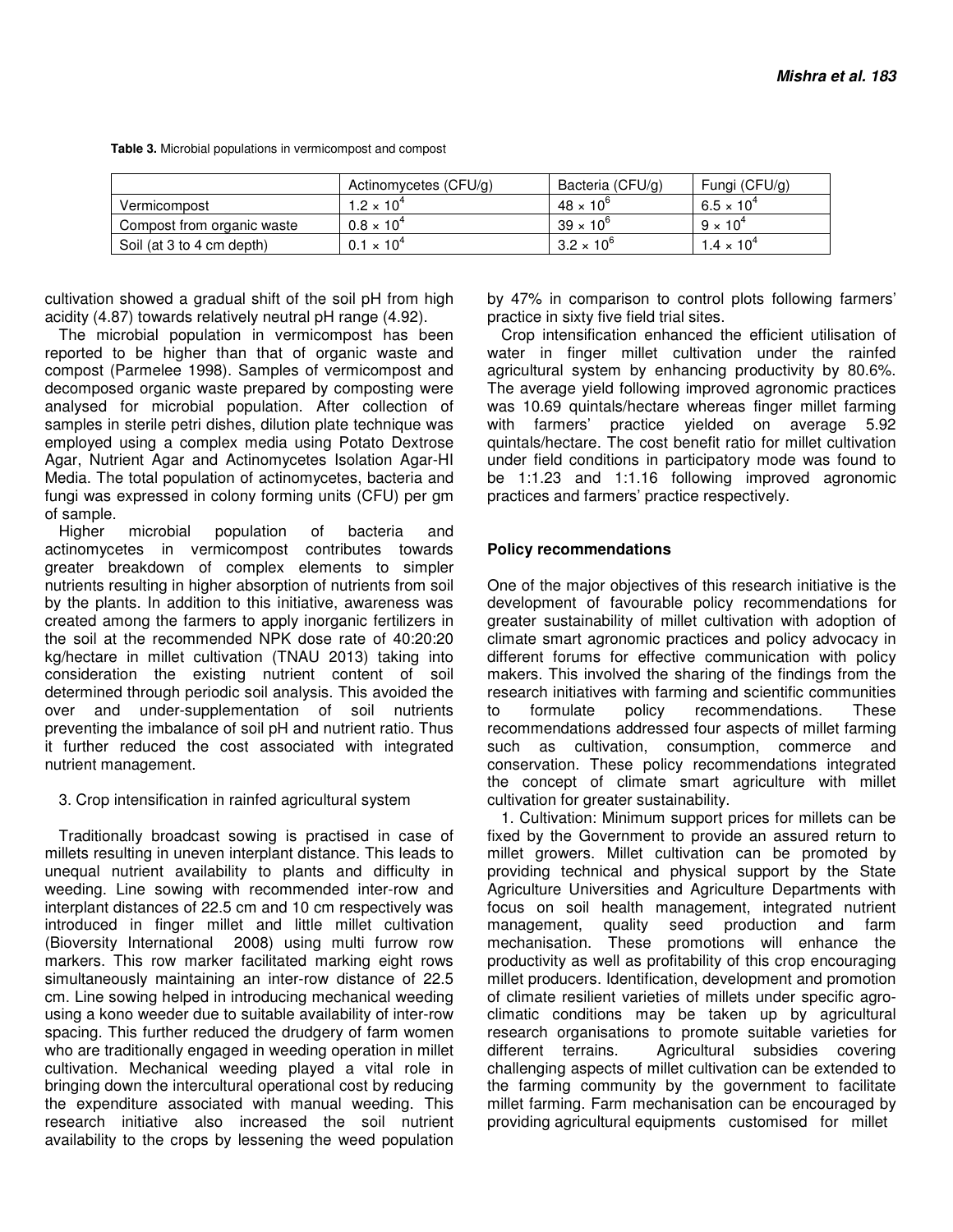cultivation, such as row markers, mechanical weeders, seed cum fertilizer drill and ploughing implements at a fair price.

Harvesting is exclusively carried out by farm women in millet cultivation. This involves collection of panicles one by one by cutting with a sharp instrument which is time consuming and adds drudgery to women. A suitable mechanical device can be developed or promoted to address this issue.

Organic farming of millet cultivation can be introduced with required certification and marketing facilities to provide a premium price to the organic millet growers. To enhance sustainability, organic farming and the application of organic fertilizers such as vermicompost can be promoted by extending financial and technical support. This will further popularise organic farming of millets in a sustainable manner. Intercropping of millets with leguminous crops significantly improves soil fertility due to nitrogen fixation in soil. This practice may be promoted on a large scale with agricultural input and technical support.

2. Consumption: The health and nutritional benefits of millets can be communicated efficiently to consumers using print and electronic media. Videos and posters can be used as effective modes of communication for communities with low literacy rate. Interactive media creating awareness on nutritional benefits of millets can be introduced through academic curriculum in schools for promotion of healthy dietary habits among children. Nutritious millet grains can be included under the public distribution system (PDS) which is a social welfare initiative by the Government of India for ensuring minimum food security for the socially and economically weaker sections of the society. Millet based nutritious ready-to-cook and ready-to-eat food may be introduced for children, adolescent girls, pregnant and lactating women through Anganwari centres under Integrated Child Development Services scheme (ICDS). These village level pre-school education and healthcare centres implement government sponsored social welfare programmes for children and women welfare programmes which include provision of balanced food for children up to six years of age, adolescent girls, pregnant and lactating women.

3. Commerce: Official procurement of millets by the government for food grain distribution under food security programmes will certainly boost millet cultivation. Introduction of organic certification and initiatives for marketing of organically grown millets through private and public sector owned food outlets, fair trade shops and super markets may be organised to promote organic farming by providing a premium price to the growers. Strategic planning for marketing of organic millets may be targeted with awareness creation on beneficial effects of organic food. Value addition to millets can be encouraged by providing technical, financial and marketing support to both male and female entrepreneurs to increase the diversity of millet based healthy foods to consumers. This

will enhance not only the consumption but also the acceptance of millets across various age groups of consumers. Value addition to millets may be promoted through community based organisations (CBOs) generating additional income in producer communities. Proportionate participation of women may be encouraged focusing on strengthening of these CBOs with promising market linkages. Inclusion of millet based ready-to-cook and ready-to-eat food in ICDS programme and procurement of these value added nutritious food prepared through regional CBOs may be proposed for promotion of millet consumption and employment generation in rural areas.

4. Conservation: Community based organisations (CBOs) may be organised in participation with farmers to conserve the local genetic diversity of millets. The unique genetic pool of millets needs to be conserved for safeguarding regional biodiversity. Reward and recognitions may be introduced to encourage CBOs to contribute towards conservation of landraces and efficient natural resource management.

Intercommunity learning and sharing of knowledge and experiences may be promoted by federating the community based organisations. This will facilitate knowledge dissemination and strengthen marketing network.

The findings of the study and the policy recommendations were shared with various stakeholders in different forums. This collective action involved publication of research papers, oral presentations, posters and videos targeting policy makers from the Government sector and self governance bodies through national and international level seminars, conferences and policy meets. The print and electronic media were employed as a vehicle for creating awareness among scholars, scientific communities and farmers and dissemination of results.

## **CONCLUSION**

Enhancing food and nutrition security of tribal households through integration of innovative agronomic practices may serve as a vital step towards socioeconomic and knowledge empowerment of tribal communities. Promotion of climate smart agriculture for sustainable food grain production under challenging agro climatic conditions in high altitudes is an endeavour aiming at self-sustainability of primitive communities in terms of food security. Policy advocacy for climate smart agriculture in millets is an integrated approach striving for employment generation, enhancement of agricultural productivity, sustainable management of natural resources and endorsement of nutritious millet farming. Effective policy planning and advocacy necessitates cooperation and perseverance of all the stakeholders to offset the adverse effects of climate change on sustainable agriculture and food security in